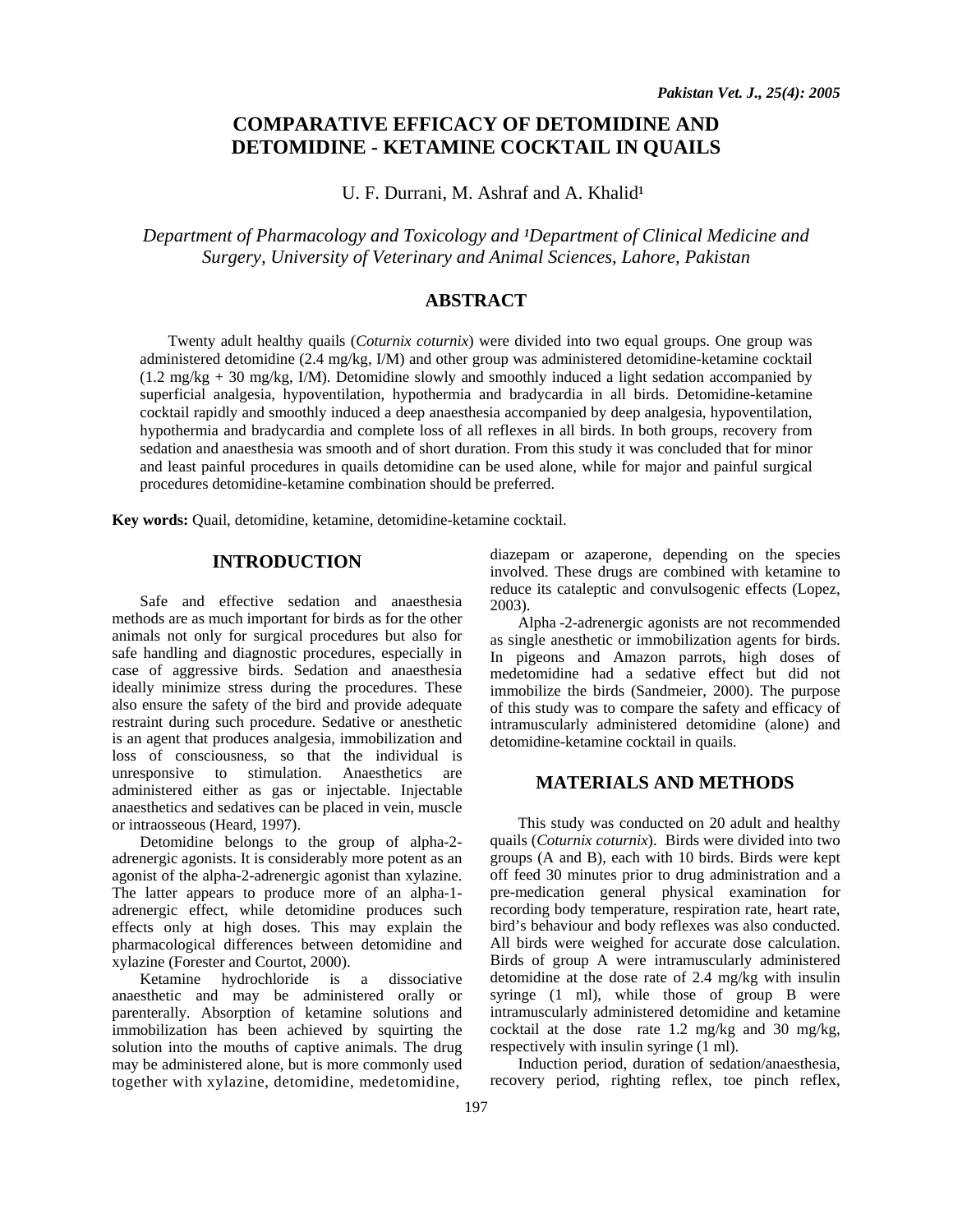#### **RESULTS**

In group A induction of sedation was slow and smooth while in group B, induction of anaesthesia was smooth and rapid  $(p<0.05)$ . Detomidine produced a smooth and light sedation, while detomidine-ketamine combination produced a smooth and deep anaesthesia  $(p<0.05)$ . In group A, recovery was smooth and slow. In group B, recovery was smooth and of short duration (Table 1). In group A except feather plucking reflex, all reflexes were present, while in group B, there was a complete loss of all reflexes (Table 2).

#### **Table1: Duration of induction, sedation/ anaesthesia and recovery (min) in birds of groups A and B**

| $\mathbf{u}$ , bitus of groups A driu D |                            |                                                |                           |  |
|-----------------------------------------|----------------------------|------------------------------------------------|---------------------------|--|
| <b>Groups</b>                           | <b>Induction</b><br>period | <b>Duration of</b><br>sedation/<br>anaesthesia | <b>Recovery</b><br>period |  |
| А                                       | 10.6 $\pm$                 | $26.1 \pm$                                     | $29.2 \pm$                |  |
|                                         | 2.06 <sup>a</sup>          | 3.75 <sup>b</sup>                              | $3.45^{\circ}$            |  |
| в                                       | $2.0 \pm$                  | $65.2 \pm$                                     | $23.3 \pm$                |  |
|                                         | $0.63^{b}$                 | $14.25^a$                                      | $12.75^{\circ}$           |  |

Values with different superscripts for each parameter differ significantly from each other (p<0.05).

A: Birds treated with detomidine.

B: Birds treated with detomidine + ketamine cocktail.

#### **Table 2: Body reflexes during sedation and anaesthesia in birds of groups A and B**

| <b>Reflexes</b>  | <b>Groups</b> |  |  |
|------------------|---------------|--|--|
|                  |               |  |  |
| Righting         |               |  |  |
| Toe pinch        |               |  |  |
| Feather plucking |               |  |  |
| Palperbral       |               |  |  |
| Table knock      |               |  |  |
| Pharyngeal       |               |  |  |

A: Birds treated with detomidine.

B: Birds treated with detomidine + ketamine cocktail.

-: Body reflex absent.

+: Body reflex present.

Birds in group A experienced hypothermia, hypoventilation and bradycardia during sedation that persisted till recovery. Similarly, birds of group B also experienced hypothermia, hypoventilation and bradycardia during anaesthesia that also persisted till

recovery (Table 3). In group A analgesia was superficial with mean duration of  $39 \pm 2.83$  minutes, while in group B, it was deep and its mean duration was  $104 \pm 8.49$  minutes.

|  | Table 3: Mean temperature, respiration rate |
|--|---------------------------------------------|
|  | and heart rate before, during and           |
|  | after sedation and anaesthesia in           |
|  | groups A and B                              |

| <b>Mean values</b>          | <b>Groups</b>     |                  |  |  |  |
|-----------------------------|-------------------|------------------|--|--|--|
|                             | A                 | в                |  |  |  |
| During sedation/anaesthesia |                   |                  |  |  |  |
| Temperature (°F)            | $100.4 \pm 1.80$  | $101.4 \pm 1.74$ |  |  |  |
| Respiration rate/min        | $38.0 \pm 7.63$   | $33.0 \pm 10.44$ |  |  |  |
| Heart rate/min              | $215.0 \pm 22.11$ | $246.0 \pm 2.51$ |  |  |  |
| After recovery              |                   |                  |  |  |  |
| Temperature (°F)            | $103.6 \pm 2.15$  | $105.8 \pm 0.45$ |  |  |  |
| Respiration rate/min        | $50.0 \pm 4.50$   | $48.0 \pm 6.0$   |  |  |  |
| Heart rate/min              | $242.0 \pm 11.40$ | $247.0 \pm 4.72$ |  |  |  |

A: Birds treated with detomidine.

B: Birds treated with detomidine + ketamine cocktail. **Mean normal values in quails:**  Body temperature: 106.5ºF

Respiration rate/min: 60

Heart rate/min: 255

## **DISCUSSION**

Detomidine is a potent, non-narcotic, sedative, muscle relaxant and analgesic alpha-2- adrenergic agonist that has been used in wide range of wild and domestic animals and birds. Ketamine is a least potent dissociative anaesthetic agent because it lacks cardiorespiratory depression effect. Ketamine induces amnesia and anaesthesia of stage I and stage II but not stage III anaesthesia when used alone. Different studies on individual use of detomidine and its cocktail with ketamine have suggested that instead of using detomidine alone it should be used as a cocktail with ketamine. Detomidine and ketamine have synergistic effect for each other and their required doses are reduced to half of their individual doses. In this way their efficacy is enhanced and side effects are reduced to some extent.

The aim of this study was to observe the difference in efficacy of detomidine and detomidine-ketamine cocktail in quails. During this study, individual and synergistic effects of detomidine and detomidineketamine were studied. In detomidine treated birds induction period and recovery period were longer as compared to those in detomidine-ketamine treated birds. Detomidine induced a light and short sedation, while detomidine-ketamine cocktail induced a deep and long anaesthesia, as reported earlier by Forester and Courtot (2000) and Sandmeier (2000). Detomidine is known to produce a light and superficial analgesia (somatic and visceral) at low doses, while ketamine produces visceral analgesia. It explains why in detomidine treated birds analgesia was very superficial